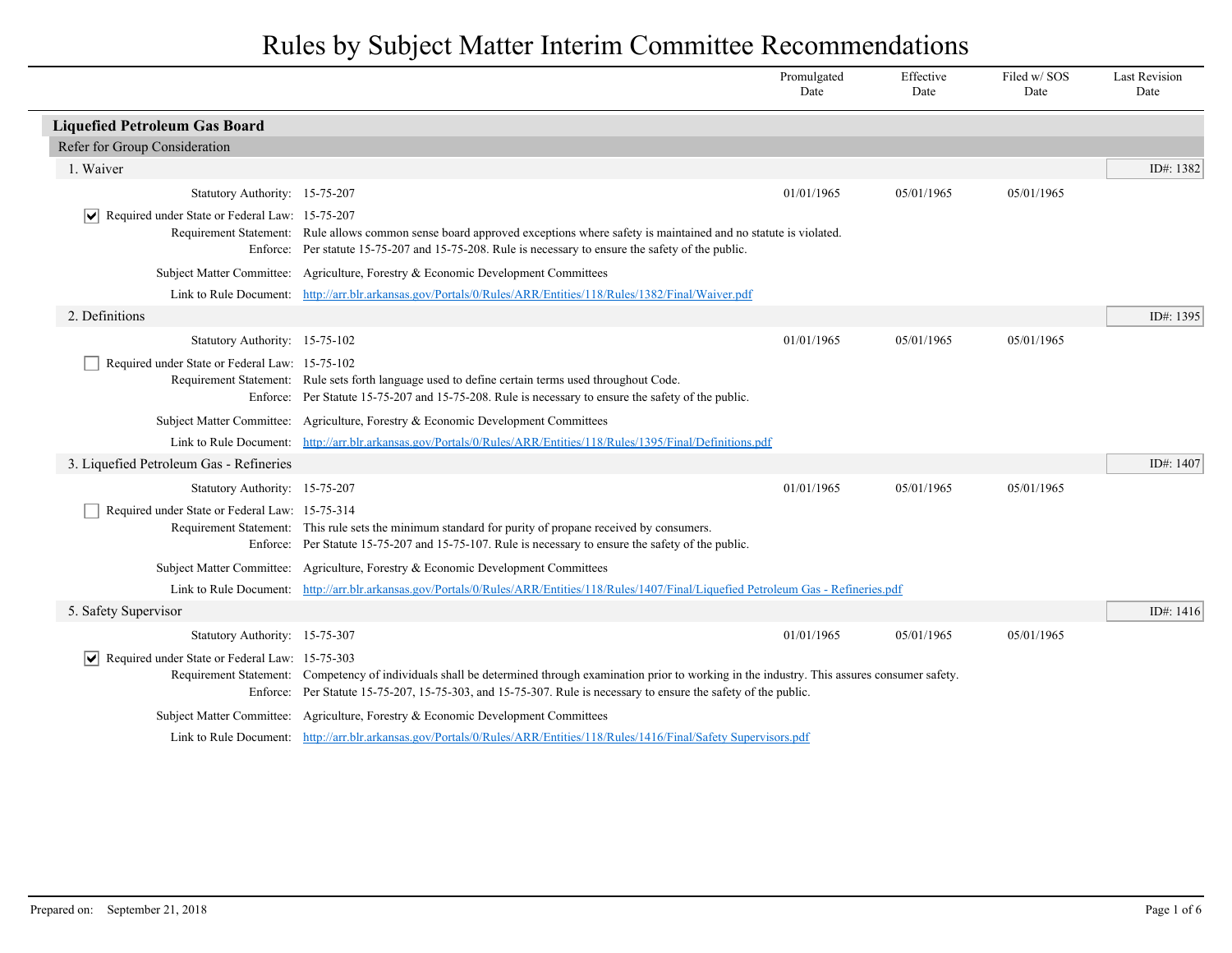|                                                                              |                                                                                                                                                                                                                                                                                                 | Promulgated<br>Date | Effective<br>Date | Filed w/SOS<br>Date | <b>Last Revision</b><br>Date |
|------------------------------------------------------------------------------|-------------------------------------------------------------------------------------------------------------------------------------------------------------------------------------------------------------------------------------------------------------------------------------------------|---------------------|-------------------|---------------------|------------------------------|
| 6. Probation of Permit Holders or Holders of Certificates of Competency      |                                                                                                                                                                                                                                                                                                 |                     |                   |                     | ID#: 1427                    |
| Statutory Authority: 15-75-321                                               |                                                                                                                                                                                                                                                                                                 | 01/01/1965          | 05/01/1965        | 05/01/1965          |                              |
| ∣V∣<br>Required under State or Federal Law: 15-75-321                        | Requirement Statement: Rule allows for violations that do not rise to the level of revocation or suspension of Permit.<br>Enforce: Per Statute 15-75-207 and 15-75-321. Rule is necessary to ensure the safety of the public.                                                                   |                     |                   |                     |                              |
|                                                                              | Subject Matter Committee: Agriculture, Forestry & Economic Development Committees                                                                                                                                                                                                               |                     |                   |                     |                              |
|                                                                              | Link to Rule Document: http://arr.blr.arkansas.gov/Portals/0/Rules/ARR/Entities/118/Rules/1427/Final/Probation of Permit Holders or Holders of Certificates of Competency.pdf                                                                                                                   |                     |                   |                     |                              |
| 7. Liquefied Petroleum Gas Permit Holders                                    |                                                                                                                                                                                                                                                                                                 |                     |                   |                     | ID#: 1446                    |
| Statutory Authority: 15-75-305                                               |                                                                                                                                                                                                                                                                                                 | 01/01/1965          | 05/01/1965        | 05/01/1965          |                              |
| $ \bm{\mathsf{v}} $<br>Required under State or Federal Law: 15-75-305        | Requirement Statement: Any person engaged in the LP-Gas business must me Permitted by the state.<br>Enforce: Per Statute 15-75-207 and 15-75-303. Rule is necessary to ensure the safety of the public.                                                                                         |                     |                   |                     |                              |
|                                                                              | Subject Matter Committee: Agriculture, Forestry & Economic Development Committees                                                                                                                                                                                                               |                     |                   |                     |                              |
|                                                                              | Link to Rule Document: http://arr.blr.arkansas.gov/Portals/0/Rules/ARR/Entities/118/Rules/1446/Final/Liquefied Petroleum Gas Permit Holders.pdf                                                                                                                                                 |                     |                   |                     |                              |
| 8. Dealer's Area of Operation                                                |                                                                                                                                                                                                                                                                                                 |                     |                   |                     | ID#: 1451                    |
| Statutory Authority: 15-75-207                                               |                                                                                                                                                                                                                                                                                                 | 01/01/1971          | 01/01/1971        | 01/01/1971          | 01/01/2000                   |
| Required under State or Federal Law: (none)<br>Requirement Statement: (none) | Enforce: Per Statute 15-75-207 and 15-75-311. Rule is necessary to ensure the safety of the public.                                                                                                                                                                                             |                     |                   |                     |                              |
|                                                                              | Subject Matter Committee: Agriculture, Forestry & Economic Development Committees                                                                                                                                                                                                               |                     |                   |                     |                              |
|                                                                              | Link to Rule Document: http://arr.blr.arkansas.gov/Portals/0/Rules/ARR/Entities/118/Rules/1451/Final/Dealers Area of Operation.pdf                                                                                                                                                              |                     |                   |                     |                              |
| 9. Report Of Installation                                                    |                                                                                                                                                                                                                                                                                                 |                     |                   |                     | ID#: 1454                    |
| Statutory Authority: 15-75-110                                               |                                                                                                                                                                                                                                                                                                 | 01/01/1965          | 05/01/1965        | 05/01/1965          |                              |
| Required under State or Federal Law: 15-75-110                               | Requirement Statement: Rule provides pressure testing information for each installation ensuring consumer safety.<br>Enforce: Per Statute 15-75-207. Rule is necessary to ensure the safety of the public.                                                                                      |                     |                   |                     |                              |
|                                                                              | Subject Matter Committee: Agriculture, Forestry & Economic Development Committees                                                                                                                                                                                                               |                     |                   |                     |                              |
|                                                                              | Link to Rule Document: http://arr.blr.arkansas.gov/Portals/0/Rules/ARR/Entities/118/Rules/1454/Final/Report of Installation.pdf                                                                                                                                                                 |                     |                   |                     |                              |
| 10. Containers                                                               |                                                                                                                                                                                                                                                                                                 |                     |                   |                     | ID#: 1459                    |
| Statutory Authority: 15-75-208                                               |                                                                                                                                                                                                                                                                                                 | 01/01/1965          | 05/01/1965        | 05/01/1965          | 09/01/1995                   |
| Required under State or Federal Law: 15-75-208                               | Requirement Statement: Rule provides standards or specifications by which all containers used to hold, transport, or deliver propane must be built ensuring safety of the consumer and general public.<br>Enforce: Per Statute 15-75-207. Rule is necessary to ensure the safety of the public. |                     |                   |                     |                              |
|                                                                              | Subject Matter Committee: Agriculture, Forestry & Economic Development Committees                                                                                                                                                                                                               |                     |                   |                     |                              |
|                                                                              | Link to Rule Document: http://arr.blr.arkansas.gov/Portals/0/Rules/ARR/Entities/118/Rules/1459/Final/Containers.pdf                                                                                                                                                                             |                     |                   |                     |                              |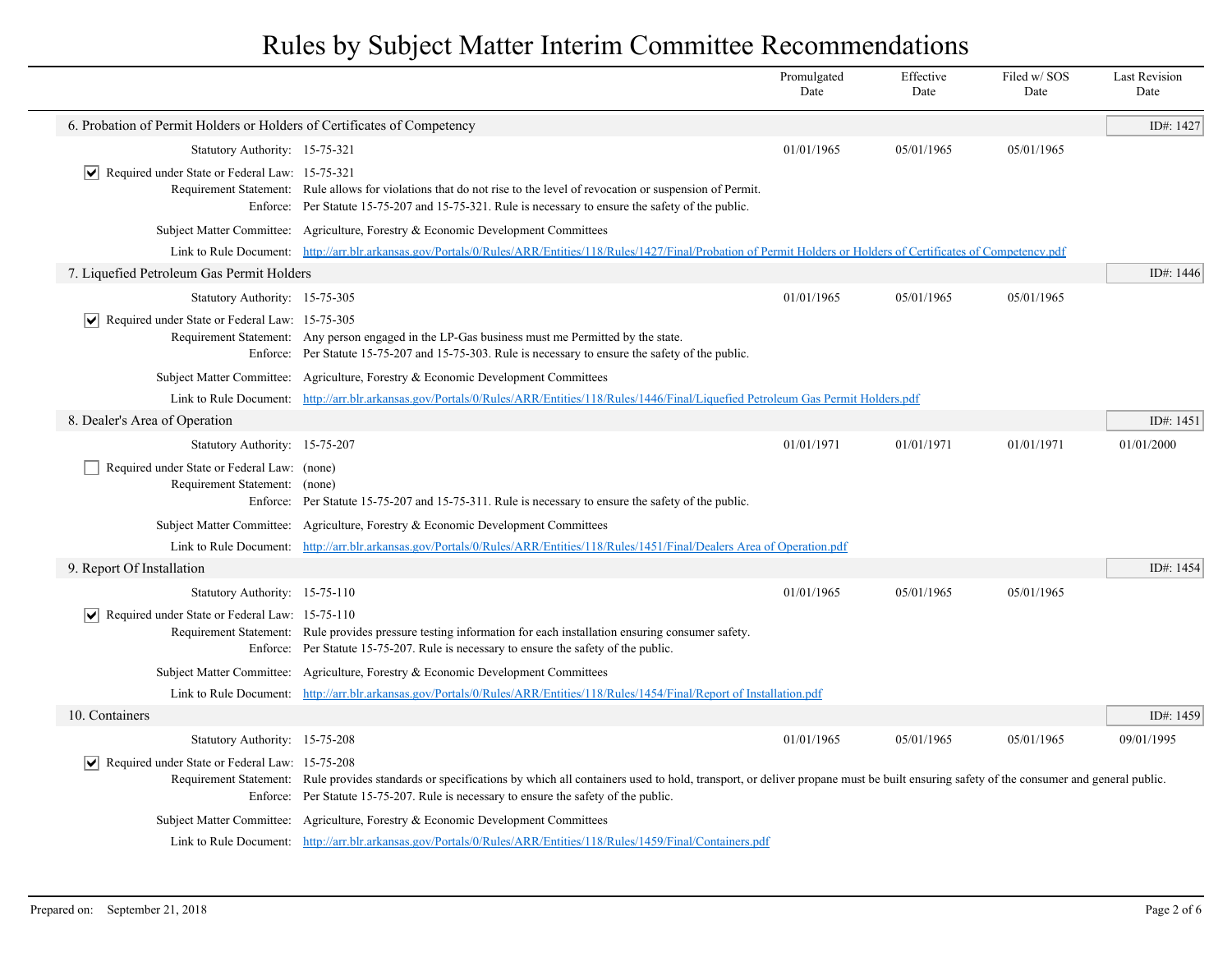|                                                                              |                                                                                                                                                                                                                                                                                              | Promulgated<br>Date | Effective<br>Date | Filed w/SOS<br>Date | <b>Last Revision</b><br>Date |
|------------------------------------------------------------------------------|----------------------------------------------------------------------------------------------------------------------------------------------------------------------------------------------------------------------------------------------------------------------------------------------|---------------------|-------------------|---------------------|------------------------------|
| 11. Fittings and Assembling                                                  |                                                                                                                                                                                                                                                                                              |                     |                   |                     | ID#: 1464                    |
| Statutory Authority: 15-75-208                                               |                                                                                                                                                                                                                                                                                              | 01/01/1965          | 05/01/1965        | 05/01/1965          | 01/01/1971                   |
| $ \mathbf{v} $ Required under State or Federal Law: 15-75-208                | Requirement Statement: Rule provides standards and specifications for equipment and fittings used to hold, transport, and deliver propane to ensure the safety of consumers and the general public.<br>Enforce: Per Statute 15-75-207. Rule is necessary to ensure the safety of the public. |                     |                   |                     |                              |
|                                                                              | Subject Matter Committee: Agriculture, Forestry & Economic Development Committees                                                                                                                                                                                                            |                     |                   |                     |                              |
|                                                                              | Link to Rule Document: http://arr.blr.arkansas.gov/Portals/0/Rules/ARR/Entities/118/Rules/1464/Final/Fittings and Assembling.pdf                                                                                                                                                             |                     |                   |                     |                              |
| 12. Tank Trucks Construction and Assembly                                    |                                                                                                                                                                                                                                                                                              |                     |                   |                     | ID#: $1468$                  |
| Statutory Authority: 15-75-208                                               |                                                                                                                                                                                                                                                                                              | 01/01/1965          | 05/01/1965        | 05/01/1965          |                              |
| $ \mathbf{v} $ Required under State or Federal Law: 15-75-208                | Requirement Statement: Rule sets forth specifications for the construction and building of transportation vehicles used to transport and deliver propane to ensure the safety of the consumer and general<br>public.                                                                         |                     |                   |                     |                              |
|                                                                              | Enforce: Per Statute 15-75-207. Rule is necessary to ensure the safety of the public.                                                                                                                                                                                                        |                     |                   |                     |                              |
|                                                                              | Subject Matter Committee: Agriculture, Forestry & Economic Development Committees                                                                                                                                                                                                            |                     |                   |                     |                              |
|                                                                              | Link to Rule Document: http://arr.blr.arkansas.gov/Portals/0/Rules/ARR/Entities/118/Rules/1468/Final/Tank Trucks Construction and Assembly.pdf                                                                                                                                               |                     |                   |                     |                              |
| 13. Fuel Tanks and Vaporizers                                                |                                                                                                                                                                                                                                                                                              |                     |                   |                     | ID#: 1479                    |
| Statutory Authority: 15-75-208                                               |                                                                                                                                                                                                                                                                                              | 01/01/1965          | 05/01/1965        | 05/01/1965          | 09/01/1995                   |
| $\triangleright$ Required under State or Federal Law: 15-75-208              | Requirement Statement: Rule sets forth specifications for the construction of equipment for motor fuel use ensuring the safety of the consumer and general public.<br>Enforce: Per Statute 15-75-207. Rule is necessary to ensure the safety of the public.                                  |                     |                   |                     |                              |
|                                                                              | Subject Matter Committee: Agriculture, Forestry & Economic Development Committees                                                                                                                                                                                                            |                     |                   |                     |                              |
|                                                                              | Link to Rule Document: http://arr.blr.arkansas.gov/Portals/0/Rules/ARR/Entities/118/Rules/1479/Final/Fuel Tanks and Vaporizers.pdf                                                                                                                                                           |                     |                   |                     |                              |
| 14. Tank Truck-Operation                                                     |                                                                                                                                                                                                                                                                                              |                     |                   |                     | ID#: 1488                    |
| Statutory Authority: 15-75-207                                               |                                                                                                                                                                                                                                                                                              | 01/01/1965          | 05/01/1965        | 05/01/1965          | 01/01/1994                   |
| Required under State or Federal Law: (none)<br>Requirement Statement: (none) | Enforce: Per Statute 15-75-207. Rule is necessary to ensure the safety of the public.                                                                                                                                                                                                        |                     |                   |                     |                              |
|                                                                              | Subject Matter Committee: Agriculture, Forestry & Economic Development Committees                                                                                                                                                                                                            |                     |                   |                     |                              |
|                                                                              | Link to Rule Document: http://arr.blr.arkansas.gov/Portals/0/Rules/ARR/Entities/118/Rules/1488/Final/Tank Truck-Operation.pdf                                                                                                                                                                |                     |                   |                     |                              |
| 15. Servicing or Filling Containers                                          |                                                                                                                                                                                                                                                                                              |                     |                   |                     | ID#: 1489                    |
| Statutory Authority: 15-75-207                                               |                                                                                                                                                                                                                                                                                              | 01/01/1965          | 05/01/1965        | 05/01/1965          |                              |
| $ \mathbf{v} $ Required under State or Federal Law: 15-75-208                | Requirement Statement: The statute mandates the board shall provide additional standards or specifications as reasonably necessary for the public safety.<br>Enforce: Per Statute 15-75-207. Rule is necessary to ensure the safety of the public.                                           |                     |                   |                     |                              |
|                                                                              | Subject Matter Committee: Agriculture, Forestry & Economic Development Committees                                                                                                                                                                                                            |                     |                   |                     |                              |
|                                                                              | Link to Rule Document: http://arr.blr.arkansas.gov/Portals/0/Rules/ARR/Entities/118/Rules/1489/Final/Servicing or Filling Containers.pdf                                                                                                                                                     |                     |                   |                     |                              |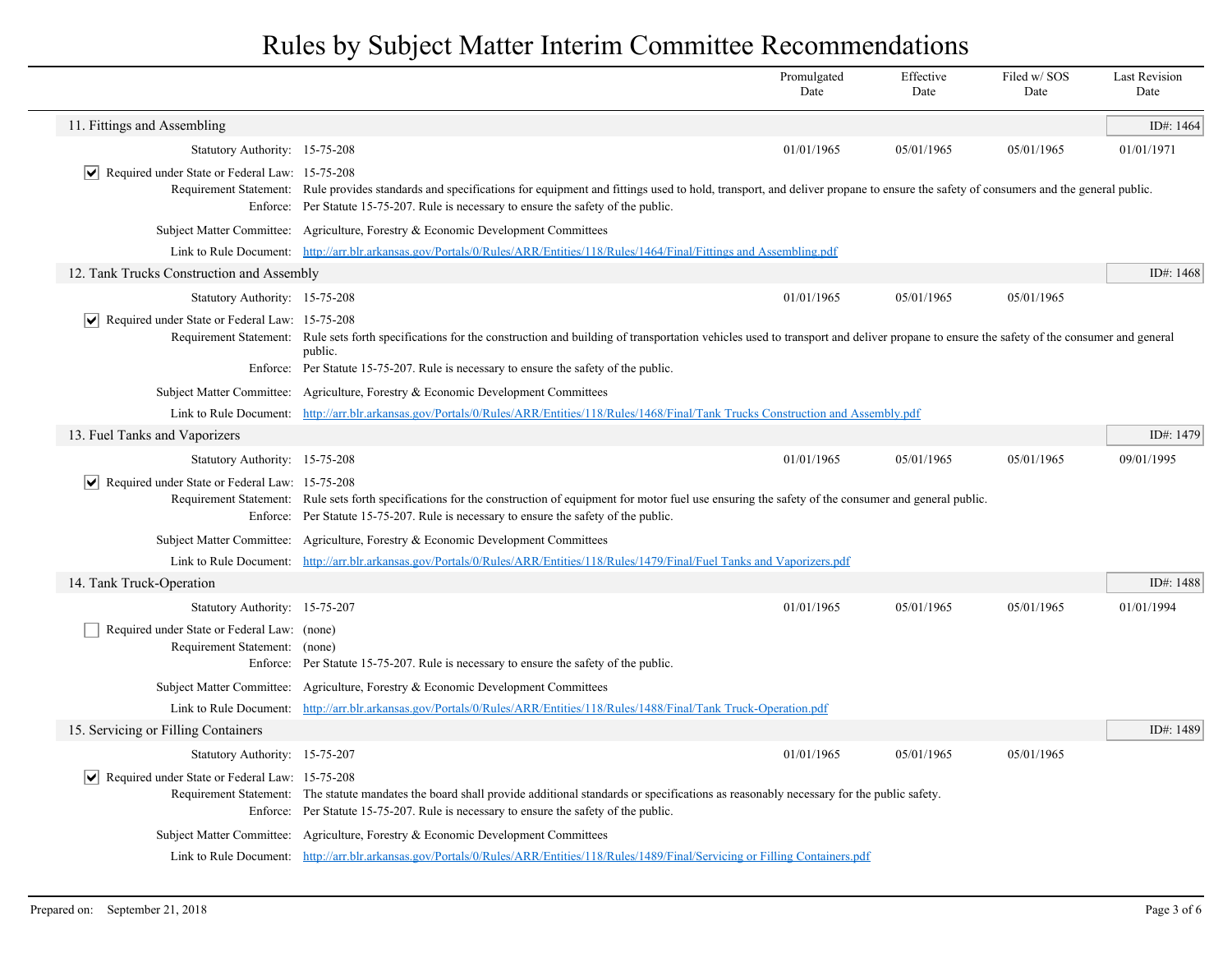|                                                                              |                                                                                                                                                                                                                                                                      | Promulgated<br>Date | Effective<br>Date | Filed w/SOS<br>Date | <b>Last Revision</b><br>Date |
|------------------------------------------------------------------------------|----------------------------------------------------------------------------------------------------------------------------------------------------------------------------------------------------------------------------------------------------------------------|---------------------|-------------------|---------------------|------------------------------|
| 16. Farm Vehicles and Trailers                                               |                                                                                                                                                                                                                                                                      |                     |                   |                     | ID#: 1493                    |
| Statutory Authority: 15-75-207                                               |                                                                                                                                                                                                                                                                      | 01/01/1965          | 05/01/1965        | 05/01/1965          |                              |
| Required under State or Federal Law: (none)<br>Requirement Statement: (none) | Enforce: Per Statute 15-75-207. Rule is necessary to ensure the safety of the public.                                                                                                                                                                                |                     |                   |                     |                              |
|                                                                              | Subject Matter Committee: Agriculture, Forestry & Economic Development Committees                                                                                                                                                                                    |                     |                   |                     |                              |
|                                                                              | Link to Rule Document: http://arr.blr.arkansas.gov/Portals/0/Rules/ARR/Entities/118/Rules/1493/Final/Farm Vehicles and Trailers.pdf                                                                                                                                  |                     |                   |                     |                              |
| 17. Storage Containers                                                       |                                                                                                                                                                                                                                                                      |                     |                   |                     | ID#: 1497                    |
| Statutory Authority: 15-75-207                                               |                                                                                                                                                                                                                                                                      | 01/01/1965          | 05/01/1965        | 05/01/1965          | 01/01/1994                   |
| Required under State or Federal Law: 15-75-208<br>$ \vee $                   | Requirement Statement: The statute mandates the board shall provide additional standards or specifications as reasonably necessary for the public safety.<br>Enforce: Per Statute 15-75-207. Rule is necessary to ensure the safety of the public.                   |                     |                   |                     |                              |
|                                                                              | Subject Matter Committee: Agriculture, Forestry & Economic Development Committees                                                                                                                                                                                    |                     |                   |                     |                              |
|                                                                              | Link to Rule Document: http://arr.blr.arkansas.gov/Portals/0/Rules/ARR/Entities/118/Rules/1497/Final/Storage Containers.pdf                                                                                                                                          |                     |                   |                     |                              |
| 18. Vaporizers and Housing                                                   |                                                                                                                                                                                                                                                                      |                     |                   |                     | ID#: 1502                    |
| Statutory Authority: 15-75-207                                               |                                                                                                                                                                                                                                                                      | 01/01/1965          | 05/01/1965        | 05/01/1965          |                              |
| Required under State or Federal Law: (none)<br>Requirement Statement: (none) | Enforce: Per Statute 15-75-207. Rule is necessary to ensure the safety of the public.                                                                                                                                                                                |                     |                   |                     |                              |
|                                                                              | Subject Matter Committee: Agriculture, Forestry & Economic Development Committees                                                                                                                                                                                    |                     |                   |                     |                              |
|                                                                              | Link to Rule Document: http://arr.blr.arkansas.gov/Portals/0/Rules/ARR/Entities/118/Rules/1502/Final/Vaporizers and Housing.pdf                                                                                                                                      |                     |                   |                     |                              |
| 19. Installation and Painting of Containers                                  |                                                                                                                                                                                                                                                                      |                     |                   |                     | ID#: 1506                    |
| Statutory Authority: 15-75-207                                               |                                                                                                                                                                                                                                                                      | 01/01/1965          | 05/01/1965        | 05/01/1965          | 10/11/2004                   |
| Required under State or Federal Law: (none)<br>Requirement Statement: (none) | Enforce: Per Statute 15-75-207. Rule is necessary to ensure the safety of the public.                                                                                                                                                                                |                     |                   |                     |                              |
|                                                                              | Subject Matter Committee: Agriculture, Forestry & Economic Development Committees                                                                                                                                                                                    |                     |                   |                     |                              |
|                                                                              | Link to Rule Document: http://arr.blr.arkansas.gov/Portals/0/Rules/ARR/Entities/118/Rules/1506/Final/Installation and Painting of Containers.pdf                                                                                                                     |                     |                   |                     |                              |
| 20. Appliances                                                               |                                                                                                                                                                                                                                                                      |                     |                   |                     | ID#: 1520                    |
| Statutory Authority: 15-75-207                                               |                                                                                                                                                                                                                                                                      | 01/01/1965          | 05/01/1965        | 05/01/1965          | 01/01/1994                   |
| Required under State or Federal Law: 15-75-208<br>$ \bm{\mathsf{v}} $        | Requirement Statement: The statute mandates the board shall provide additional standards or specifications as reasonably necessary for the public safety.<br>Enforce: Per Statute 15-75-207 and 15-75-208. This rule is necessary to ensure the safety of the public |                     |                   |                     |                              |
|                                                                              | Subject Matter Committee: Agriculture, Forestry & Economic Development Committees                                                                                                                                                                                    |                     |                   |                     |                              |
|                                                                              | Link to Rule Document: http://arr.blr.arkansas.gov/Portals/0/Rules/ARR/Entities/118/Rules/1520/Final/Appliances.pdf                                                                                                                                                  |                     |                   |                     |                              |

 $\overline{\phantom{a}}$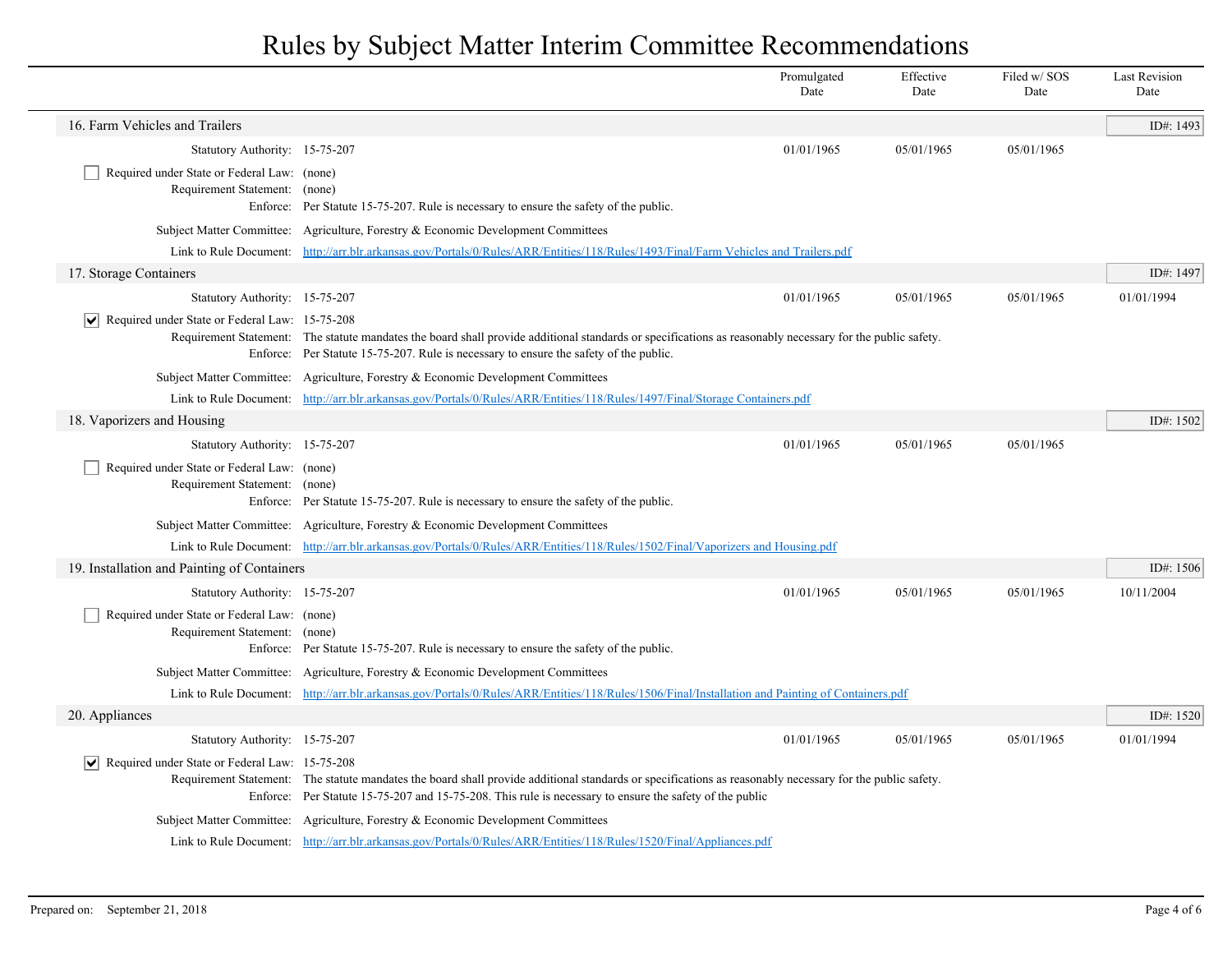|                                                                              |                                                                                                                                     | Promulgated<br>Date | Effective<br>Date | Filed w/SOS<br>Date | <b>Last Revision</b><br>Date |
|------------------------------------------------------------------------------|-------------------------------------------------------------------------------------------------------------------------------------|---------------------|-------------------|---------------------|------------------------------|
| 21. Venting                                                                  |                                                                                                                                     |                     |                   |                     | ID#: 1536                    |
| Statutory Authority: 15-75-207                                               |                                                                                                                                     | 01/01/1965          | 05/01/1965        | 05/01/1965          | 07/01/1981                   |
| Required under State or Federal Law: (none)<br>Requirement Statement: (none) | Enforce: Per Statute 15-75-207. Rule is necessary to ensure the safety of the public.                                               |                     |                   |                     |                              |
|                                                                              | Subject Matter Committee: Agriculture, Forestry & Economic Development Committees                                                   |                     |                   |                     |                              |
|                                                                              | Link to Rule Document: http://arr.blr.arkansas.gov/Portals/0/Rules/ARR/Entities/118/Rules/1536/Final/Venting.pdf                    |                     |                   |                     |                              |
| 22. Definitions - Appliances                                                 |                                                                                                                                     |                     |                   |                     | ID#: 1539                    |
| Statutory Authority: 15-75-207                                               |                                                                                                                                     | 01/01/1965          | 05/01/1965        | 05/01/1965          |                              |
| Required under State or Federal Law: (none)<br>Requirement Statement: (none) | Enforce: Per Statute 15-75-207. Rule is necessary to ensure the safety of the public.                                               |                     |                   |                     |                              |
|                                                                              | Subject Matter Committee: Agriculture, Forestry & Economic Development Committees                                                   |                     |                   |                     |                              |
|                                                                              | Link to Rule Document: http://arr.blr.arkansas.gov/Portals/0/Rules/ARR/Entities/118/Rules/1539/Final/Definitions - Appliances.pdf   |                     |                   |                     |                              |
| 23. NFPA 58 & NFPA 54                                                        |                                                                                                                                     |                     |                   |                     | ID#: 1542                    |
| Statutory Authority: 15-75-207                                               |                                                                                                                                     | 01/01/1965          | 05/01/1965        | 05/01/1965          | 07/01/1981                   |
| Required under State or Federal Law: (none)<br>Requirement Statement: (none) | Enforce: Per Statute 15-75-207. Rule is necessary to ensure the safety of the public.                                               |                     |                   |                     |                              |
|                                                                              | Subject Matter Committee: Agriculture, Forestry & Economic Development Committees                                                   |                     |                   |                     |                              |
|                                                                              | Link to Rule Document: http://arr.blr.arkansas.gov/Portals/0/Rules/ARR/Entities/118/Rules/1542/Final/NFPA58 & NFPA 54.pdf           |                     |                   |                     |                              |
| 24. validity                                                                 |                                                                                                                                     |                     |                   |                     | ID#: 1543                    |
| Statutory Authority: 15-75-207                                               |                                                                                                                                     | 01/01/1965          | 05/01/1965        | 05/01/1965          |                              |
| Required under State or Federal Law: (none)<br>Requirement Statement: (none) | Enforce: Per Statute 15-75-207. Rule is necessary to ensure the safety of the public.                                               |                     |                   |                     |                              |
|                                                                              | Subject Matter Committee: Agriculture, Forestry & Economic Development Committees                                                   |                     |                   |                     |                              |
|                                                                              | Link to Rule Document: http://arr.blr.arkansas.gov/Portals/0/Rules/ARR/Entities/118/Rules/1543/Final/Validity.pdf                   |                     |                   |                     |                              |
| 25. Repeal of Conflicting Code                                               |                                                                                                                                     |                     |                   |                     | ID#: 1545                    |
| Statutory Authority: 15-75-207                                               |                                                                                                                                     | 01/01/1965          | 05/01/1965        | 05/01/1965          |                              |
| Required under State or Federal Law: (none)<br>Requirement Statement: (none) | Enforce: Per Statute 15-75-207. Rule is necessary to ensure the safety of the public.                                               |                     |                   |                     |                              |
|                                                                              | Subject Matter Committee: Agriculture, Forestry & Economic Development Committees                                                   |                     |                   |                     |                              |
|                                                                              | Link to Rule Document: http://arr.blr.arkansas.gov/Portals/0/Rules/ARR/Entities/118/Rules/1545/Final/Repeal of Conflicting Code.pdf |                     |                   |                     |                              |